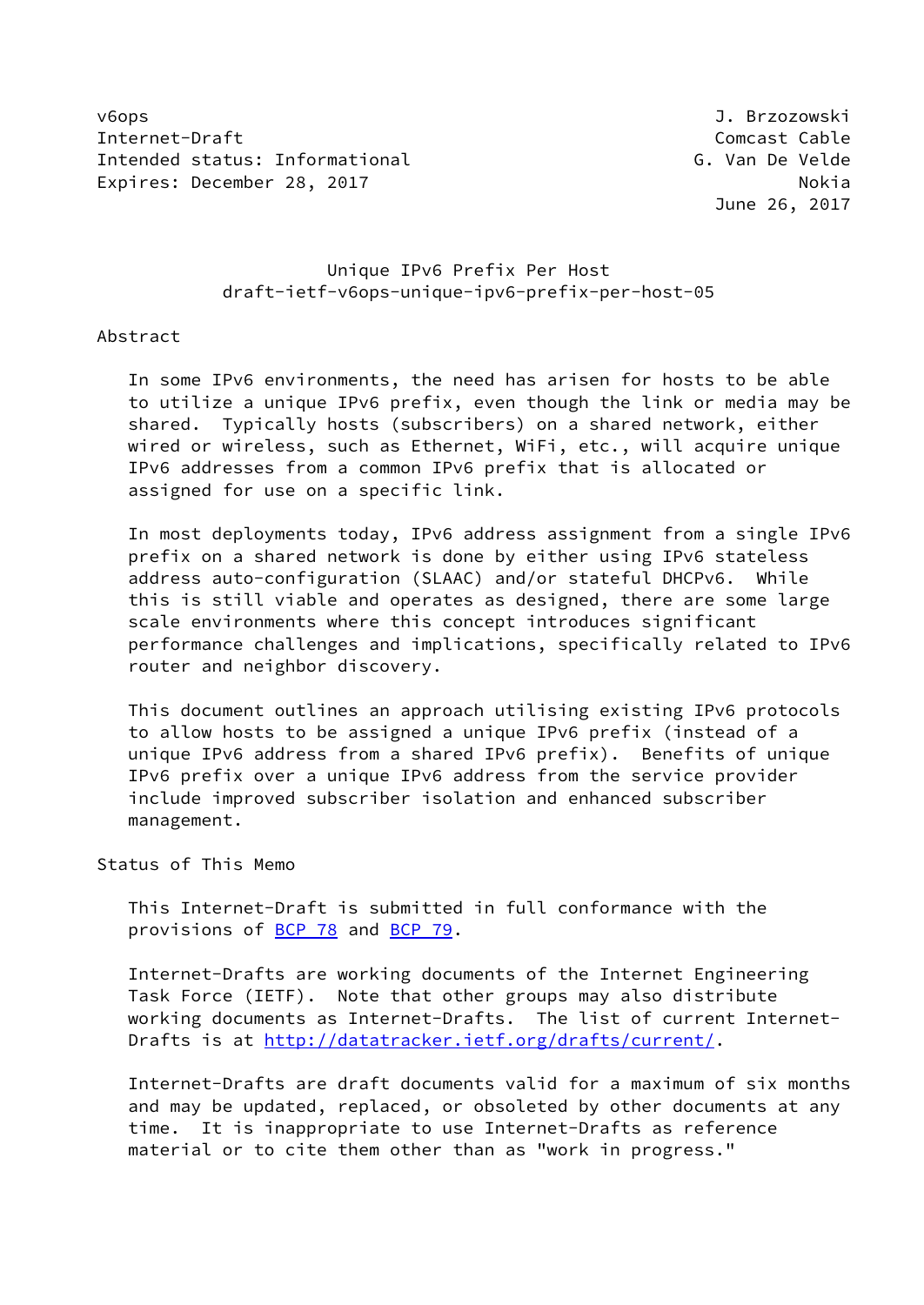<span id="page-1-1"></span>Internet-Draft Unique IPv6 Prefix Per Host June 2017

This Internet-Draft will expire on December 28, 2017.

Copyright Notice

 Copyright (c) 2017 IETF Trust and the persons identified as the document authors. All rights reserved.

This document is subject to **[BCP 78](https://datatracker.ietf.org/doc/pdf/bcp78)** and the IETF Trust's Legal Provisions Relating to IETF Documents [\(http://trustee.ietf.org/license-info](http://trustee.ietf.org/license-info)) in effect on the date of publication of this document. Please review these documents carefully, as they describe your rights and restrictions with respect to this document. Code Components extracted from this document must include Simplified BSD License text as described in Section 4.e of the Trust Legal Provisions and are provided without warranty as described in the Simplified BSD License.

Table of Contents

| 1.1. Requirements Language 3                |  |
|---------------------------------------------|--|
| 2. Motivation and Scope of Applicability 3  |  |
|                                             |  |
| 4. IPv6 Unique Prefix Assignment 4          |  |
| 5. IPv6 Neighbor Discovery Best Practices 6 |  |
|                                             |  |
|                                             |  |
|                                             |  |
|                                             |  |
|                                             |  |

# <span id="page-1-0"></span>[1](#page-1-0). Introduction

 The concepts in this document are originally developed as part of a large scale, production deployment of IPv6 support for a provider managed shared network service. In this document IPv6 support does not preclude support for IPv4; however, the primary objectives for this work was to make it so that user equipment (UE) were capable of an IPv6 only experience from a network operators perspective. In the context of this document, UE can be 'regular' end-user-equipment, as well as a server in a datacenter, assuming a shared network (wired or wireless).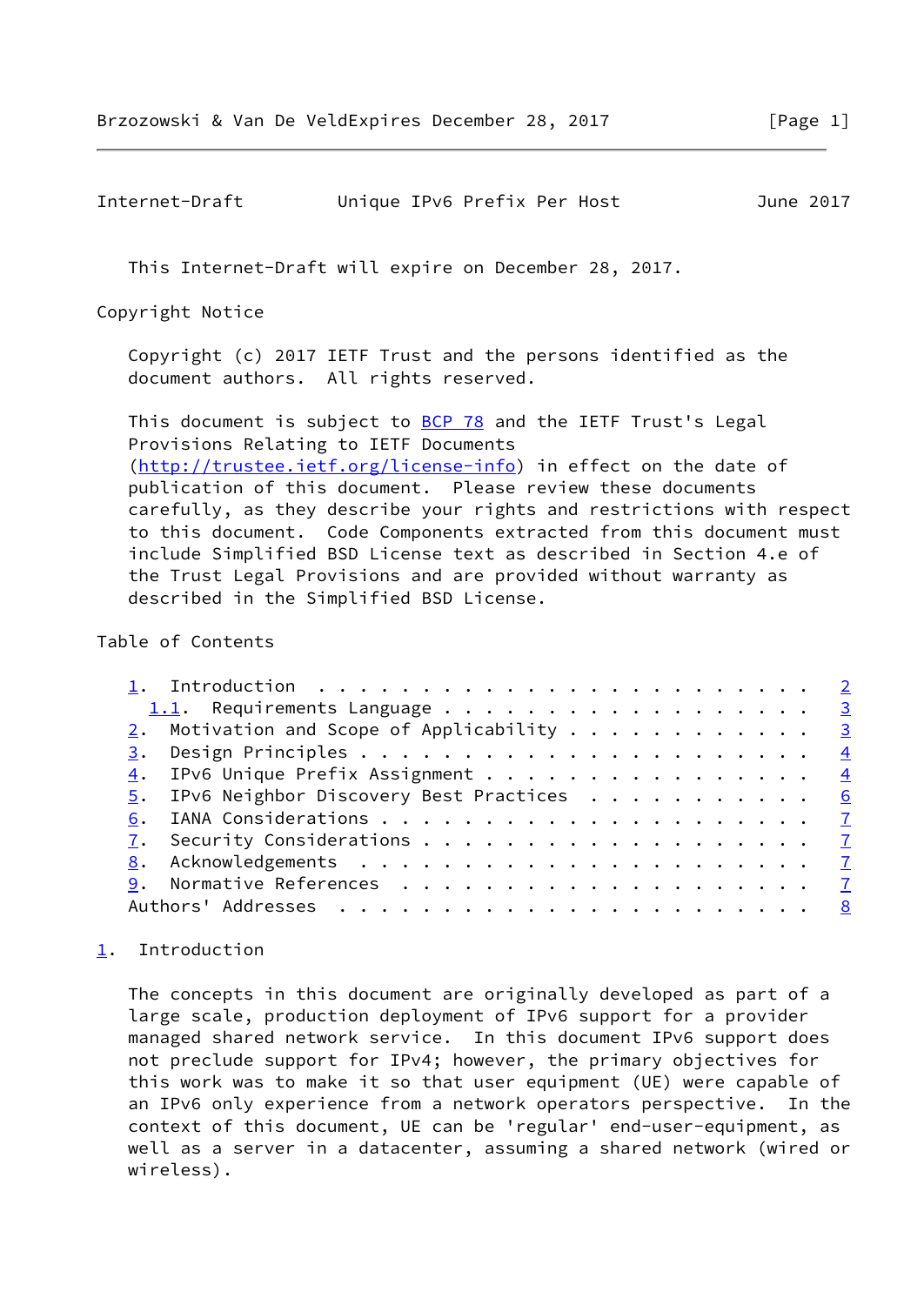Details of IPv4 support are out of scope for this document. This document will also, in general, outline the requirements that must be satisfied by UE to allow for an IPv6 only experience.

Brzozowski & Van De VeldExpires December 28, 2017 [Page 2]

<span id="page-2-1"></span>Internet-Draft Unique IPv6 Prefix Per Host June 2017

 In most current deployments, User Equipment (UE) IPv6 address assignment is commonly done using either IPv6 SLAAC [RFC4862 \[RFC4862](https://datatracker.ietf.org/doc/pdf/rfc4862)] and/or DHCP IA\_NA [RFC3315](https://datatracker.ietf.org/doc/pdf/rfc3315) [[RFC3315](https://datatracker.ietf.org/doc/pdf/rfc3315)]. During the time when this approach was developed and subsequently deployed, it has been observed that some operating systems do not support the use of DHCPv6 for the acquisition of IA\_NA per [RFC7934](https://datatracker.ietf.org/doc/pdf/rfc7934) [\[RFC7934](https://datatracker.ietf.org/doc/pdf/rfc7934)]. As such the use of IPv6 SLAAC based subscriber and address management for provider managed shared network services is the recommended technology of choice, as it does not exclude any known IPv6 implementation. In addition an IA\_NA-only network is not recommended per [RFC 7934](https://datatracker.ietf.org/doc/pdf/rfc7934) [RFC7934](https://datatracker.ietf.org/doc/pdf/rfc7934) [\[RFC7934\] section](https://datatracker.ietf.org/doc/pdf/rfc7934#section-8) 8. This document will detail the mechanics involved for IPv6 SLAAC based address and subscriber management coupled with stateless DHCPv6, where beneficial.

 This document will focus upon the process for UEs to obtain a unique IPv6 prefix.

<span id="page-2-0"></span>[1.1](#page-2-0). Requirements Language

 The key words "MUST", "MUST NOT", "REQUIRED", "SHALL", "SHALL NOT", "SHOULD", "SHOULD NOT", "RECOMMENDED", "MAY", and "OPTIONAL" in this document are to be interpreted as described in [RFC 2119 \[RFC2119](https://datatracker.ietf.org/doc/pdf/rfc2119)].

<span id="page-2-2"></span>[2](#page-2-2). Motivation and Scope of Applicability

The motivation for this work falls into the following categories:

- o Deployment advice for IPv6 that will allow stable and secure IPv6 only experience, even if IPv4 support is present
- o Ensure support for IPv6 is efficient and does not impact the performance of the underlying network and in turn the customer experience
- o Allow for the greatest flexibility across host implementation to allow for the widest range of addressing and configuration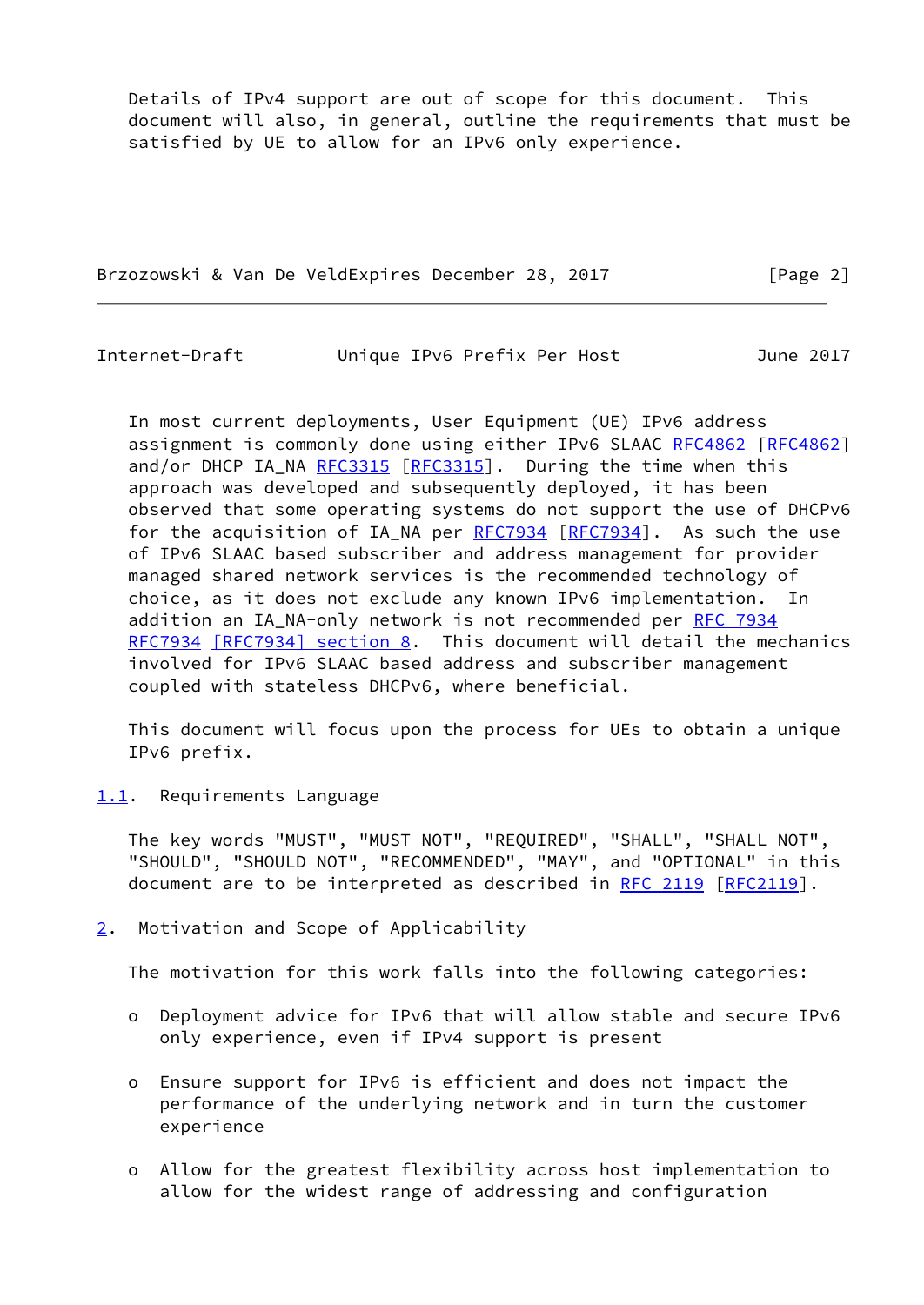mechanisms to be employed. The goal here is to ensure that the widest population of UE implementations can leverage the availability of IPv6

- o Lay the technological foundation for future work related to the use of IPv6 over shared media requiring optimized subscriber management
- o Two devices (subscriber/hosts), both attached to the same provider managed shared network should only be able to communicate through the provider managed First Hop Router

|  |  | Brzozowski & Van De VeldExpires December 28, 2017 |  |  | [Page 3] |  |
|--|--|---------------------------------------------------|--|--|----------|--|
|  |  |                                                   |  |  |          |  |

<span id="page-3-1"></span>Internet-Draft Unique IPv6 Prefix Per Host June 2017

- o Provide guidelines regarding best common practices around IPv6 neighborship discovery [RFC4861](https://datatracker.ietf.org/doc/pdf/rfc4861) [[RFC4861](https://datatracker.ietf.org/doc/pdf/rfc4861)] and IPv6 address managent settings between the First Hop router and directly connected hosts/subscribers.
- <span id="page-3-0"></span>[3](#page-3-0). Design Principles

 The First Hop router discussed in this document is the L3-Edge router responsible for the communication with the devices (hosts and subscribers) directly connected to a provider managed shared network, and to transport traffic between the directly connected devices and between directly connected devices and remote devices.

 The work detailed in this document is focused on providing details regarding best common practices of the IPv6 neighbor discovery and related IPv6 address management settings between the First Hop router and directly connected hosts/subscribers. The documented Best Current Practice helps a service provider to better manage the shared provider managed network on behalf of the connected devices.

 The Best Current Practice documented in this note is to provide a unique IPv6 prefix to hosts/subscribers devices connected to the provider managed shared network. Each unique IPv6 prefix can function as control-plane anchor point to make sure that each subscriber is receiving expected subscriber policy and service levels (throughput, QoS, security, parental-control, subscriber mobility management, etc.).

<span id="page-3-2"></span>[4](#page-3-2). IPv6 Unique Prefix Assignment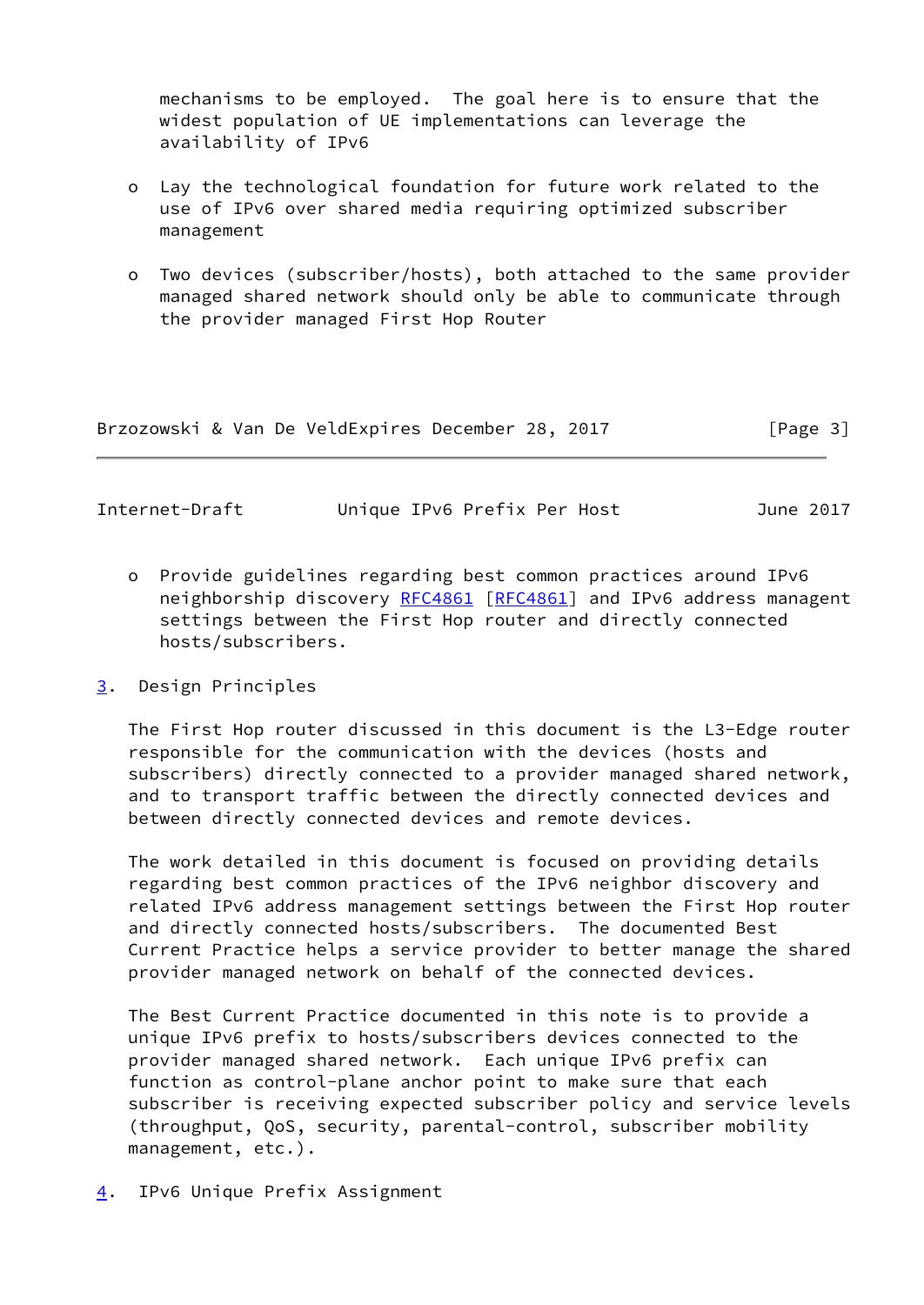When a UE connects to the shared provider managed network and is attached, it will initiate IP configuration phase. During this phase the UE will, from an IPv6 perspective, attempt to learn the default IPv6 gateway, the IPv6 prefix information, the DNS information [RFC8106](https://datatracker.ietf.org/doc/pdf/rfc8106) [\[RFC8106](https://datatracker.ietf.org/doc/pdf/rfc8106)], and the remaining information required to establish globally routable IPv6 connectivity. For that purpose, the the UE/subscriber sends a RS (Router Solicitation) message.

 The First Hop Router receives this UE/subscriber RS message and starts the process to compose the response to the UE/subscriber originated RS message. The First Hop Provider Router will answer using a unicast RA (Router Advertisement) to the UE/subscriber. This RA contains two important parameters for the EU/subscriber to consume: (1) a Unique IPv6 prefix (most likely a /64 prefix consistent with [RFC7608](https://datatracker.ietf.org/doc/pdf/rfc7608) [\[RFC7608](https://datatracker.ietf.org/doc/pdf/rfc7608)]) and (2) flags. The Unique IPv6 prefix can be derived from a locally managed pool or aggregate IPv6 block assigned to the First Hop Provider Router or from a centrally allocated pool. The flags indicate to the UE/subscriber to use SLAAC

Brzozowski & Van De VeldExpires December 28, 2017 [Page 4]

| Internet-Draft | Unique IPv6 Prefix Per Host |  |  |  |  |  | June 2017 |
|----------------|-----------------------------|--|--|--|--|--|-----------|
|----------------|-----------------------------|--|--|--|--|--|-----------|

 and/or DHCPv6 for address assignment; it may indicate if the autoconfigured address is on/off-link and if 'Other' information (e.g. DNS server address) needs to be requested.

 The IPv6 RA flags used for best common practice in IPv6 SLAAC based Provider managed shared networks are:

- o M-flag = 0 (UE/subscriber address is not managed through DHCPv6), this flag may be set to 1 in the future if/when DHCPv6 prefix delegation support is desired)
- o O-flag = 1 (DHCPv6 is used to request configuration information i.e. DNS, NTP information, not for IPv6 addressing)
- o A-flag = 1 (The UE/subscriber can configure itself using SLAAC)
- o L-flag = 0 (the prefix is not an on-link prefix, which means that the UE/subscriber will NEVER assume destination addresses that match the prefix are on-link and will ALWAYS send packets to those addresses to its default gateway.)

The use of a unique IPv6 prefix per UE adds an additional level of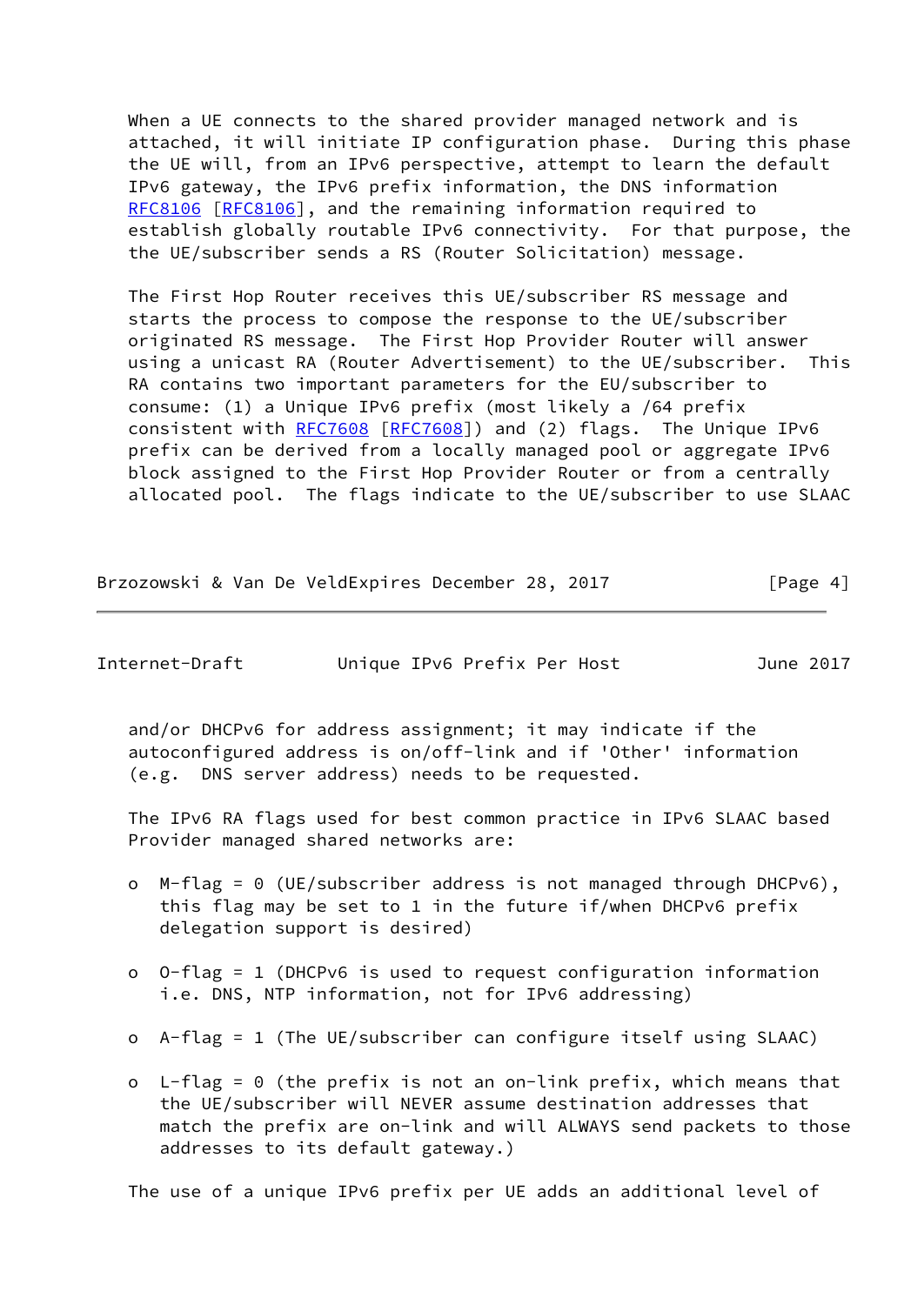protection and efficiency as it relates to how IPv6 Neighbor Discovery and Router Discovery processing. Since the UE has a unique IPv6 prefix all traffic by default will be directed to the First Hop provider router. Further, the flag combinations documented above maximise the IPv6 configurations that are available by hosts including the use of privacy IPv6 addressing.

 The architected result of designing the RA as documented above is that each UE/subscriber gets its own unique IPv6 prefix for which it can use SLAAC or any other method to select its /128 unique address. In addition it will use stateless DHCPv6 to get the IPv6 address of the DNS server, however it SHOULD NOT use stateful DHCPv6 to receive a service provider managed IPv6 address. If the UE/subscriber desires to send anything external including other UE/subscriber devices (assuming device to device communications is enabled and supported), then, due to the L-bit set, it SHOULD send this traffic to the First Hop Provider Router.

 After the UE/subscriber received the RA, and the associated flags, it will assign itself a 128 bit IPv6 address using SLAAC. Since the address is composed by the UE/subscriber device itself, it will need to verify that the address is unique on the shared network. The UE/ subscriber will for that purpose, perform Duplicate Address Detection algorithm. This will occur for each address the UE attempts to utilize on the shared provider managed network.

| Brzozowski & Van De VeldExpires December 28, 2017 |  |  |  | [Page 5] |
|---------------------------------------------------|--|--|--|----------|
|---------------------------------------------------|--|--|--|----------|

<span id="page-5-1"></span>Internet-Draft Unique IPv6 Prefix Per Host June 2017

#### <span id="page-5-0"></span>[5](#page-5-0). IPv6 Neighbor Discovery Best Practices

 An operational consideration when using IPv6 address assignment using IPv6 SLAAC is that after the onboarding procedure, the UE/subscriber will have a prefix with certain preferred and valid lifetimes. The First Hop Provider Router extends these lifetimes by sending an unsolicited RA, the applicable MaxRtrAdvInterval on the first hop router MUST therefore be lower than the preferred lifetime. One consequence of this process is that the First Hop Router never knows when a UE/subscriber stops using addresses from a prefix and additional procedures are required to help the First Hop Router to gain this information. When using stateful DHCPv6 IA\_NA for IPv6 UE/ subscriber address assignment, this uncertainty on the First Hop Router is not of impact due to the stateful nature of DHCPv6 IA\_NA address assignment.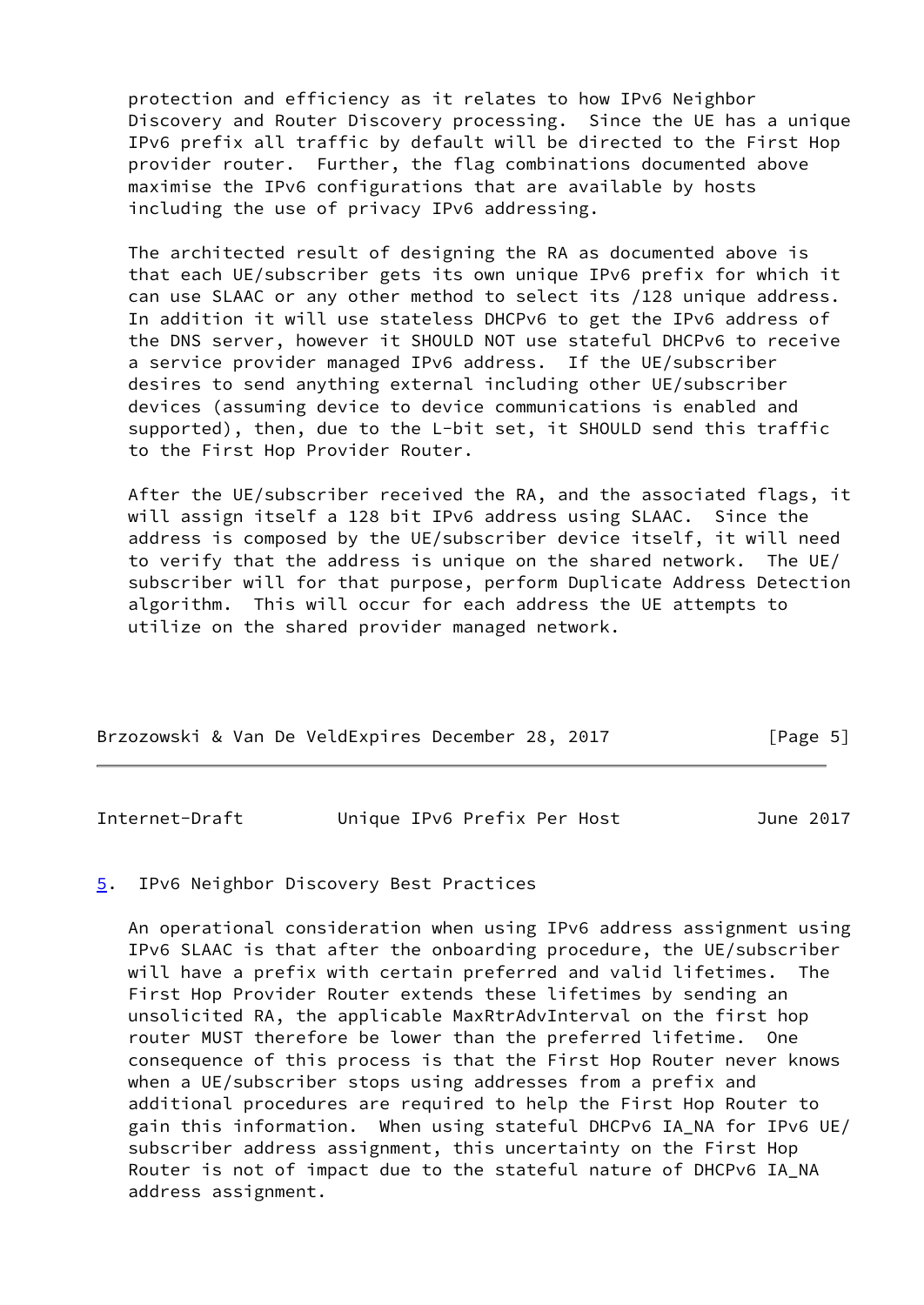Following is a reference table of the key IPv6 router discovery and neighbor discovery timers for provider managed shared networks:

- o IPv6 Router Advertisement Interval = 300s
- o IPv6 Router LifeTime = 3600s
- o Reachable time = 30s
- o IPv6 Valid Lifetime = 3600s
- o IPv6 Preferred Lifetime = 1800s
- o Retransmit timer = 0s

 The stateless nature of the UE/subscriber IPv6 SLAAC connectivity model provides a consideration to make regarding resource consumption (i.e. memory, neighbor state) on the First Hop Router. To reduce undesired resource consumption on the First Hop Router the desire is to remove UE/subscriber context in the case of non-permanent UE, such as in the case of WiFi hotspots as quickly as possible. A possible solution is to use a subscriber inactivity timer which, after tracking a pre-defined (currently unspecified) number of minutes, deletes the subscriber context on the First Hop Router.

When employing stateless IPv6 address assignment, a number of widely deployed operating systems will attempt to utilise [RFC 4941](https://datatracker.ietf.org/doc/pdf/rfc4941) RFC4941 [\[RFC4941](https://datatracker.ietf.org/doc/pdf/rfc4941)] temporary 'private' addresses.

 Similarly, when using this technology in a datacenter, the UE server may need to use several addresses from the same Unique IPv6 Prefix, for example because is using multiple virtual hosts, containers, etc.

| Brzozowski & Van De VeldExpires December 28, 2017 |  | [Page 6] |  |
|---------------------------------------------------|--|----------|--|
|---------------------------------------------------|--|----------|--|

<span id="page-6-0"></span>Internet-Draft Unique IPv6 Prefix Per Host June 2017

 in the bridged virtual switch. This can lead to the consequence that a UE has multiple /128 addresses from the same IPv6 prefix. The First Hop Provider Router MUST be able to handle the presence and use of multiple globally routable IPv6 addresses.

 For accounting purposes, the First Hop Provider Router must be able to send usage statistics per UE/subscriber using Radius attributes.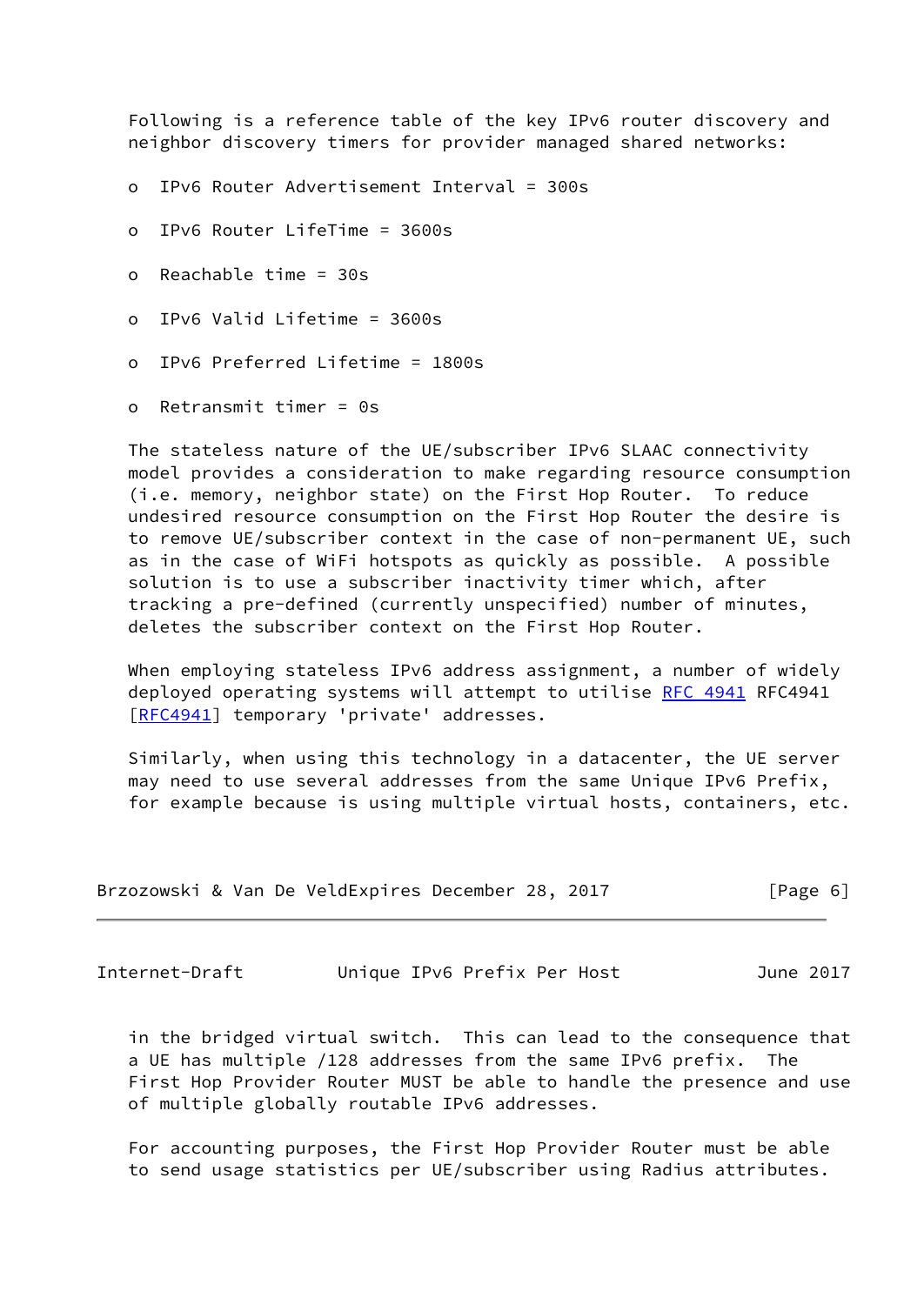## <span id="page-7-0"></span>[6](#page-7-0). IANA Considerations

No IANA considerations are defined at this time.

<span id="page-7-1"></span>[7](#page-7-1). Security Considerations

The mechanics of IPv6 privacy extensions [RFC4941](https://datatracker.ietf.org/doc/pdf/rfc4941) [\[RFC4941](https://datatracker.ietf.org/doc/pdf/rfc4941)] is compatible with assignment of an Unique IPv6 Prefix per Host. The combination of both IPv6 privacy extensions and operator based assignment of a Unique IPv6 Prefix per Host provides each implementing operator a tool to manage and provide subscriber services and hence reduces the experienced privacy within each operator controlled domain. However, beyond the operator controlled domain, IPv6 privacy extensions provide the desired privacy as documented in [RFC4941](https://datatracker.ietf.org/doc/pdf/rfc4941) [[RFC4941](https://datatracker.ietf.org/doc/pdf/rfc4941)].

 No other additional security considerations are made in this document.

<span id="page-7-2"></span>[8](#page-7-2). Acknowledgements

 The authors would like to thank the following, in alphabetical order, for their contributions:

 Brian Carpenter, Tim Chown, Lorenzo Colitti, Killian Desmedt, Brad Hilgenfeld, Wim Henderickx, Erik Kline, Warren Kumari, Thomas Lynn, Jordi Palet, Phil Sanderson, Colleen Szymanik, Jinmei Tatuya, Eric Vyncke, Sanjay Wadhwa

- <span id="page-7-3"></span>[9](#page-7-3). Normative References
	- [RFC2119] Bradner, S., "Key words for use in RFCs to Indicate Requirement Levels", [BCP 14](https://datatracker.ietf.org/doc/pdf/bcp14), [RFC 2119](https://datatracker.ietf.org/doc/pdf/rfc2119), DOI 10.17487/RFC2119, March 1997, <<http://www.rfc-editor.org/info/rfc2119>>.
	- [RFC3315] Droms, R., Ed., Bound, J., Volz, B., Lemon, T., Perkins, C., and M. Carney, "Dynamic Host Configuration Protocol for IPv6 (DHCPv6)", [RFC 3315,](https://datatracker.ietf.org/doc/pdf/rfc3315) DOI 10.17487/RFC3315, July 2003, [<http://www.rfc-editor.org/info/rfc3315](http://www.rfc-editor.org/info/rfc3315)>.

Brzozowski & Van De VeldExpires December 28, 2017 [Page 7]

<span id="page-7-4"></span>Internet-Draft Unique IPv6 Prefix Per Host June 2017

[RFC4861] Narten, T., Nordmark, E., Simpson, W., and H. Soliman,